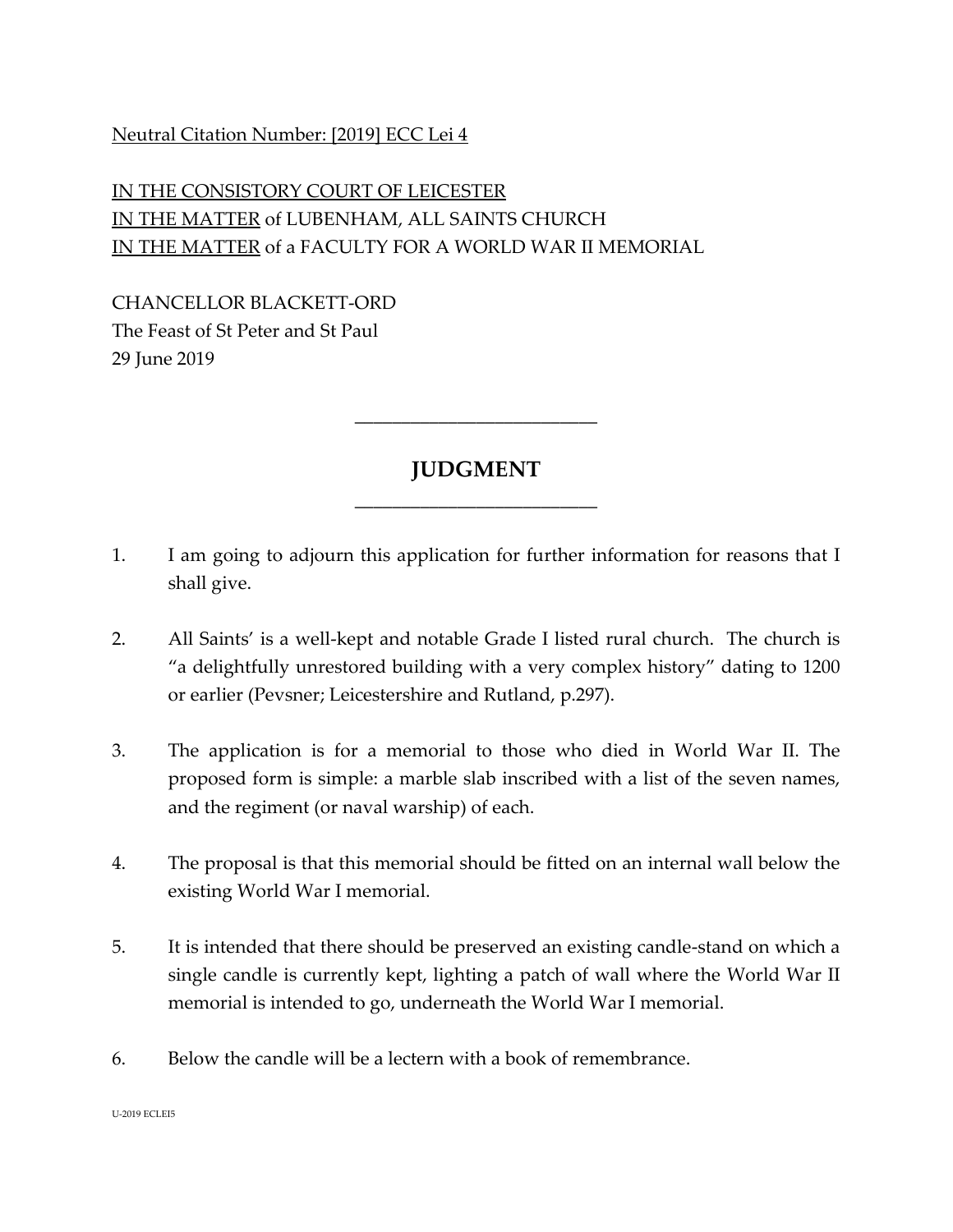- 7. I am concerned about the details of the scheme.
- 8. The existing World War I memorial is a fine piece of work. It is of pale grey mottled marble, with a substantial carved frame in slightly darker marble.
- 9. The proposed World War II memorial is to be smaller, and although the drawing that I have been provided with suggests that it will have a frame, nothing about this is suggested in the quotation, which is for

"a piece of Carrara marble, approximately 600 x 400 x 200 mm with 391 letters…".

But the drawing of the lettering seems to suggest some sort of frame, or line near its edge. The lettering itself is evidently to be similar to but slightly different from that in the World War I memorial.

- 10. My fear is that the proposed memorial will simply look mean in comparison with the World War I memorial. Perhaps I am wrong. But I have insufficient details to satisfy me.
- 11. I do not require the new memorial to be identical to the earlier memorial, and it can be in a quite different style, but I do not want it to look simply like a cheap version of the older memorial.
- 12. My next concern is about the candle. As I have mentioned, it stands on a ledge below the World War I memorial. Now it will stand immediately in front of the World War II memorial. A candle in such a position, when lit, may soon run a sooty mark up the new memorial; or so it would appear to me. If I am wrong, so be it; but if I am right, then the candle should be dispensed with, and the candlestand perhaps dispensed with as well.
- 13. The candle also seems to me to be unfortunately positioned if there is below it a lectern with a book of remembrance. It will be too easy for hot wax or matchsticks or other dirt to land on an uncovered, open book.